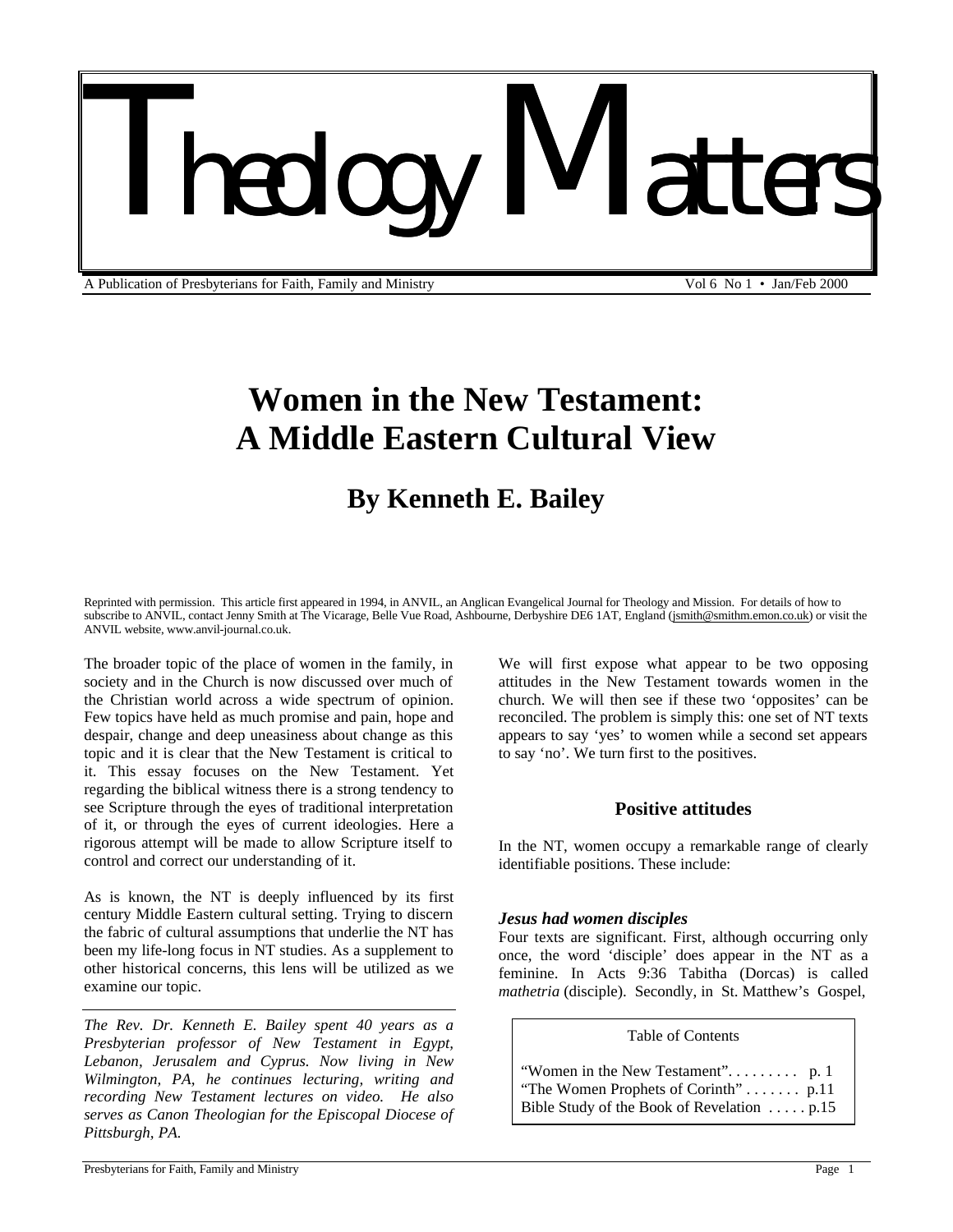Jesus' family appears and asks to speak with him. Jesus replies,

'Who is my mother, and who are my brothers?' And stretching out his hand *towards his disciples*, he said, 'Here are my mother and my brothers! For whoever does the will of my Father in heaven is my brother, and sister, and mother' (Matt. 12:46-50).

In our Middle Eastern cultural context, a speaker who gestures to a crowd of *men* can say, 'Here are my brother, and uncle and cousin'. He *cannot* say, 'Here are my brother, and sister, and mother'. The text specifically affirms that Jesus is gesturing to 'his disciples' whom he addresses with male and female terms. This communicates to the reader that the disciples before him were composed of men *and* women.

Thirdly, is the remarkable report in Luke 8:1-3. In this text the reader is told,

Soon afterward he went through cities and villages, preaching and bringing the good news of the Kingdom of God. And the twelve were with him, and also some women...who provided for them out of their means.

We note that Jesus is *travelling* through cities and villages with a band of men *and women* who are naturally known to be his disciples. This implies that they were spending night after night in strange villages. Today social customs are more relaxed than they were in the first century (as evidenced from the Mishnah and the Talmudes).Yet in the contemporary Middle East, in traditional society, I know of no place where the social scene presented in the text is possible. Women can travel with a group of men, but must spend their nights with relatives. Three points of amazement appear.

First, the story itself is very surprising for the reasons noted above. Secondly, the women are paying for the movement out of resources under their control. Finally, Luke (a man) admits all of this in writing.

Fourthly, in Luke 10:38 Jesus enters the house of Martha. Luke tells us, 'And she had a sister called Mary, who sat at the Lord's feet and listened to his teaching'. In Acts Paul describes himself as having been 'brought up at the feet of Gamaliel' (Acts22:3).To 'sit at the feet' of a rabbi meant to become a disciple of a rabbi. So Mary became a disciple of Jesus. Martha, we are told is 'distracted' (not burdened) with much serving. To be distracted one must be distracted from something or by something.

Clearly Martha is distracted *from* the teachings of Jesus by her cooking. In the account, Martha then asks Jesus to send Mary to the kitchen to help her. The point is not the need for someone to peel the potatoes. In our Middle Eastern cultural context, Martha is more naturally understood to be upset over the fact that her 'little sister' is seated with the men and has become a disciple of Rabbi Jesus. It is not difficult to imagine what is going through Martha's mind. She says to herself:

This is disgraceful! What will happen to us! My sister has joined this band of men. What will the neighbours say? What will the family think? After this who will marry her? This is too much to expect!

Jesus does not reply to her words, but to their meaning. In context his answer communicates the following:

Martha, Martha, you are anxious and troubled about *many* things. I understand the *entire* list. One thing is needed. What is missing is not one more plate of food, but rather for you to understand that *I* am providing the meal and that your sister has already chosen the good portion. I will not allow you to take it from her. A good student is more important to me than a good meal.

The word 'portion' can mean a portion of food at a meal<sup>1</sup> Jesus is defending Mary's right to continue her 'theological studies' with Jesus as one of his disciples.

From these four texts it is clear that in the Gospels women were among the disciples of Jesus.

# *There are women teachers of theology in the NT*

Acts 18:24-28 tells of Apollos' visit to Ephesus. Apollos is praised for his knowledge of the Scriptures and 'the things concerning Jesus'. But 'he knew only the baptism of John'. The text affirms,

...but when Priscilla and Aquila heard him *they* took him and expounded to him the way of God more accurately.

Clearly Priscilla is 'team teaching' theology with Aquila and the student is no beginner, no fledgling catechumen; rather he is the famous, eloquent preacher of Alexandria. Furthermore, Luke's Gospel was indeed sent/ dedicated to Theophilus. But there is little doubt that Luke also intended it to be read by the Church. Thus when he identifies Mary as the author of the Magnificat he indirectly presents her as a teacher of theology, ethics, and social justice for all his readers! The critical discussion about the composition of the Magnificat is known to me. Yet irrespective of one's view regarding sources and authorship, Luke *presents* Mary as the singer of this song and thus as a teacher of the readers of his Gospel. These two texts witness to the fact that in the early church women could (Mary) and did (Priscilla) teach theology to men.

# *The NT affirms the presence of women deacons/ministers in the Early Church*

For this topic, two texts must be noted. The first is Rom. 16:1-2, where Paul writes, 'I commend to you our sister Phoebe, a deacon of the church at Cenchreae.'

Phoebe is called a *deacon (diakonos)* not a *deaconness.* The evidence for the feminine use of this masculine form is slight.<sup>2</sup> Most likely this masculine ending is used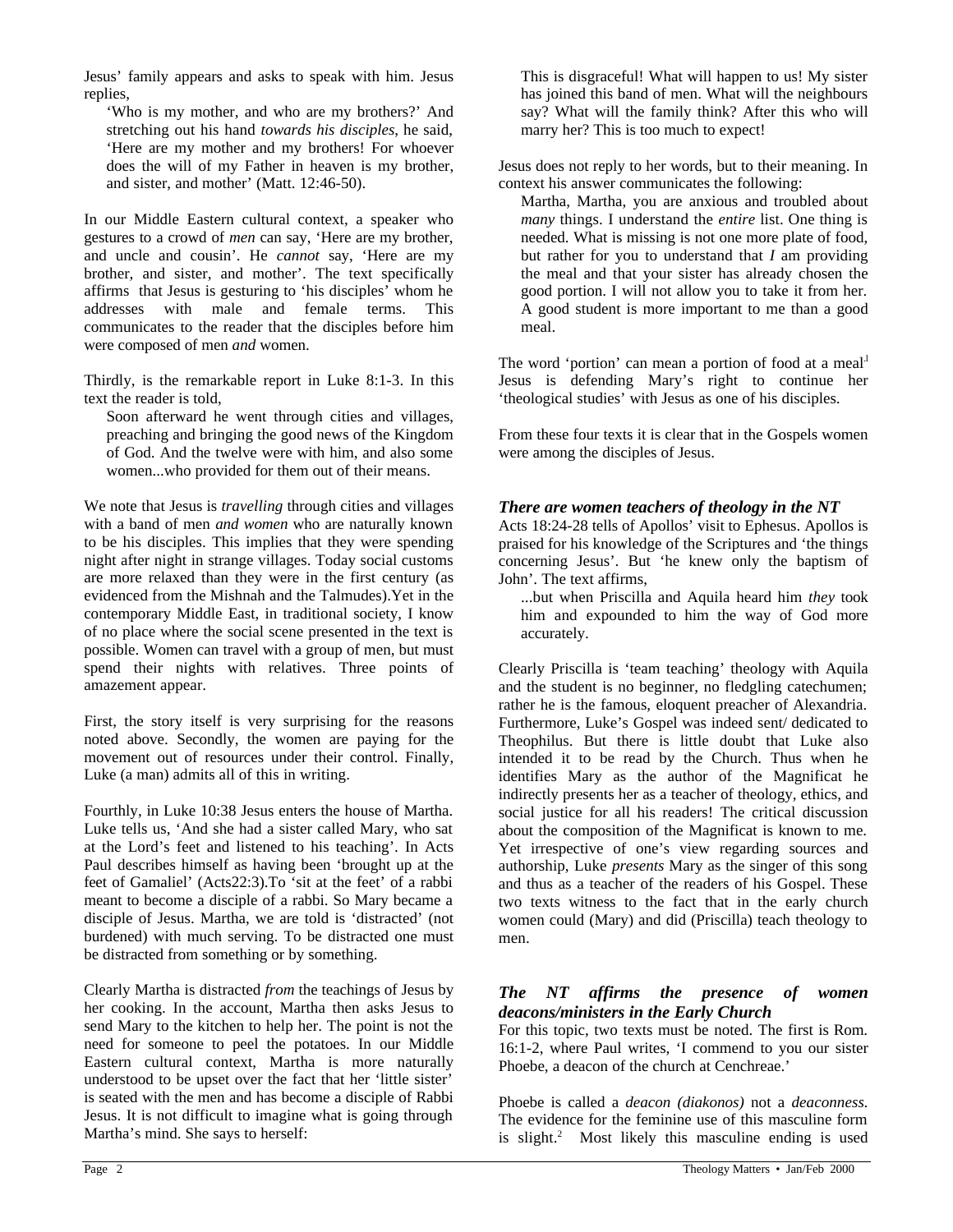because Phoebe was ordained to a clearly defined ministry, that of deacon (*diakonos*). Thus the formal title appears. Another reason is that the Aramaic word is *shammash,* which is used to describe the High Priest officiating in the temple on the day of atonement (M., Yoma 7:5; B.T. Yoma 47a). But the feminine *shammasha* means a prostitute.<sup>3</sup> The need for an honourable title would dictate the use of the masculine in a church where a significant number had Aramaic as a part of their linguistic heritage.

In any case, for centuries scholars have observed the official nature of Phoebe's position. Regarding this verse, John Calvin wrote,

He begins by commending Phoebe... first on account of her office, because she exercised a very honourable and holy ministry in the Church'.<sup>4</sup>

In the contemporary scene Cranfield concludes,

We regard it as virtually certain that Phoebe is being described as *a* or possibly, *the* 'deacon' of the church in question, and that this occurrence of *diakonos* is to be classified with its occurrences in Philippians 1.1 and 1 Timothy 3.8 and  $12<sup>5</sup>$ 

We would add to this that in l Tim. 4:6 *diakonos* is applied to Timothy himself where it is usually translated 'minister.' While recognizing that Romans is written when the church's ministry was in an early and more undefined stage, Dunn feels that, 'servant' is inadequate. He writes,

*diakonos* together with *ousa* points more to a recognized ministry... or position of responsibility within the congregation.<sup>6</sup>

Paul refers to himself and to Apollos as *diakonoi* in 1 Cor. 3:5.

Furthermore, Phoebe is called a *prostatis* over/to many. This word was applied to the leader of worship in a Graeco-Roman temple as well as to a governor, a chieftain, and the leader of a democracy.<sup>7</sup> Dunn argues for patron/protector, or leader/ruler.<sup>8</sup> A ninth century Arabic version translated this phrase, '*qa' ima 'ala katherin wa ' alayya*', in authority over many and over myself as well.<sup>9</sup>

A second text relevant to women deacons is 1 Tim 3:8-11. Here the qualifications for deacons and for 'the women' appear. The two lists exhibit striking parallels which can be seen as follows:

#### 1Timothy 3:8-11

| Deacons likewise must be:                                                                                             | The women likewise must<br>be:                                          |
|-----------------------------------------------------------------------------------------------------------------------|-------------------------------------------------------------------------|
| 1. Serious (semnous)<br>2. Not double-tongued<br>(dilogous)<br>3. Not addicted to much wine<br>4. Not greedy for gain | 1. Serious (semnas)<br>2. Not slanderers<br>(diabolous)<br>3. Temperate |

5. They must hold fast to the 5*. Faithful* in all things mystery of *the faith* (NRSV) (*pistas en pasin*)<br>(*ekhontas* to Better: *Believing* in all (*ekhontas* to Better: *Believing* in all *musterion tes pisteos*) things with a clear conscience

These two lists are obviously intended to be parallel. The critical item for our subject is number five. The deacons must hold onto *the faith*. As seen above, the parallel item for the qualifications of the women is '*pistas en pasin*.' The other six occurrences of this word in 1 Timothy are translated as referring to the *act of believing* in the faith. Here alone it is consistently translated 'faithful in all things,' referring to a character trait. Does not the parallel nature of the two lists make clear that 'believing in all things' is what is intended? These women can best be seen as engaged in activities directly related to the faith in the same way as the men. Deacons in Acts 6 appear in Acts 7 and 8 as *preachers* of the *word* (cf . Stephen and Philip) . Regarding 'the women' here in 1 Timothy John Chrysostom wrote,

Some have thought that this is said of women generally, but it is not so, for why should he introduce anything about women to interfere with his subject. He is speaking to those who hold the rank of Deaconesses.<sup>10</sup>

#### *The NT has women prophets*

Eph. 2:20 affirms that the household of God is built on 'the apostles and prophets'. Thus, whoever they were, these early Christian prophets occupied a high place in the NT church. Furthermore, some of these prophets were women. ln Acts Paul stays in Caesarea with Philip the evangelist whose daughters prophesied (Acts 21:19).

In 1 Cor. 11:4-5 Paul offers advice to men and women prophets on headcovering *while prophesying*. However one interprets this puzzling text, it is clear that both men and women were praying and prophesying. Praying could refer to private devotions. Prophesying is necessarily a public act.

#### *A woman apostle*

Rom. 16:7 reads,

Greet Andronicus and Jounian, my relatives and my fellow prisoners; they are notable among the apostles, and they were in Christ before me.

Two people in this text are called 'notable among the apostles.' Our interest focuses on the name Jounian which is the accusative singular of a first declension Greek noun. Unfortunately this particular accusative can be masculine or feminine. The question becomes: What is the nominative of this name Jounian? The first declension allows for two options. It could be Jounia, in which case the person is a woman. This option would mean that Paul was sending greetings to a man and a woman, both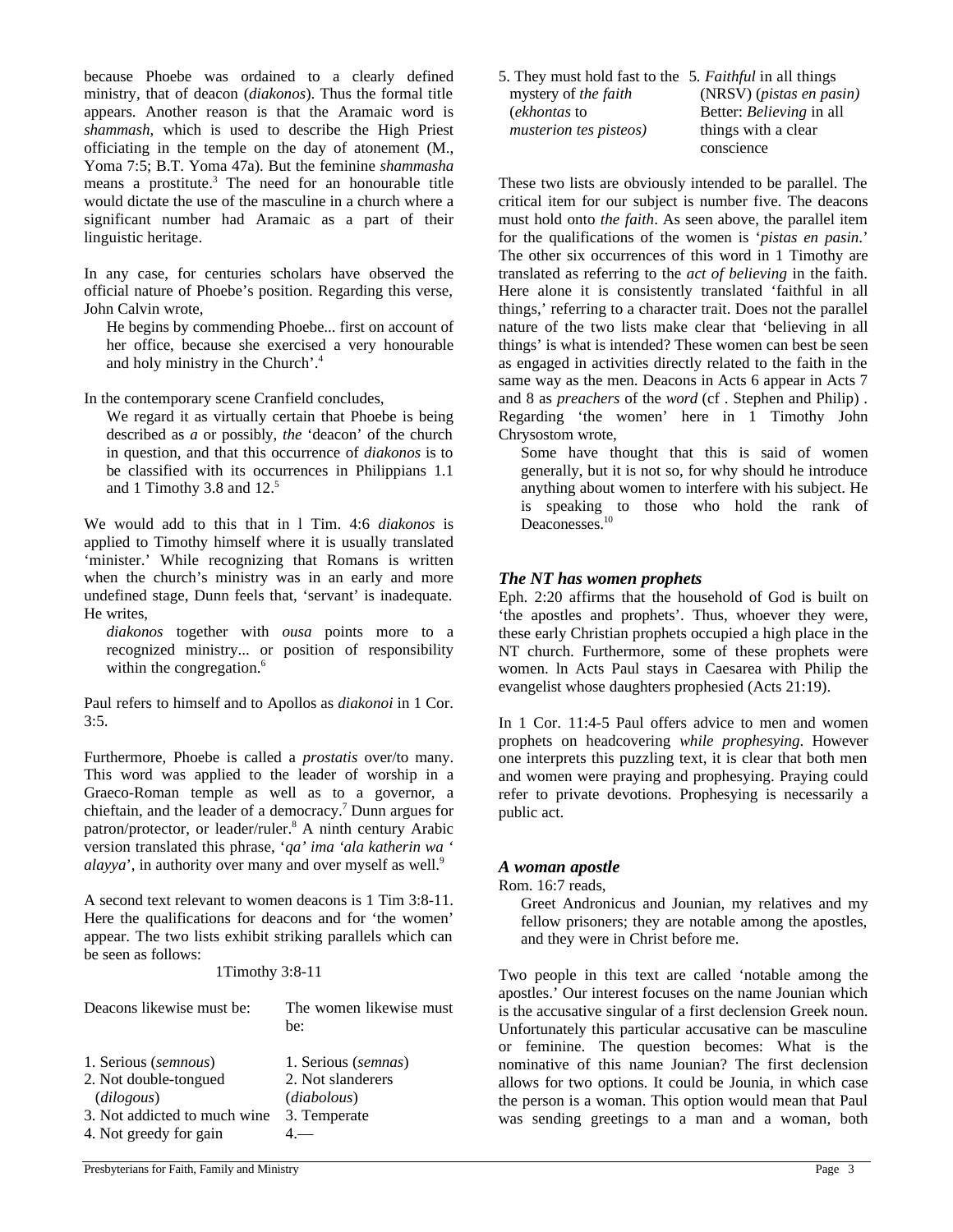apostles, probably a husband and wife like Priscilla and Aquila whom he has just mentioned.

On the other hand, if the nominative form is Jounias (a contraction of Junianus, $11$  then the text refers to two men. Which of these options is more probable? Initially we observe that the witness of the Fathers is consistent.

Preaching on this text, Chrysostom said,

'Greet Andronicus and Junia... who are outstanding among the apostles.'

To be an apostle is something great. But to be outstanding among the apostles just think what a wonderful song of praise that is! Indeed, how great the wisdom of this woman must have been, that she was even deemed worthy of the title of apostle.<sup>12</sup>

Jounian was also read as a feminine by Origen of Alexandria, Jerome, Peter Abelard and others. The Catholic scholar, Bernadette Brooten, quoted above, was unable to find any Latin commentary on Romans that had this name as a masculine before the late thirteenth century. The name appears as a feminine (Junia) in the Syriac Peshitta and in all the numerous MSS and published Arabic versions available to me stretching from the ninth to the nineteenth centuries. The male name Junias first appeared in the Middle East in 1860! In the English language the famous Authorized Version reads, 'Salute Andronicus and Junia...who are of note among the apostles'.

The first noticeable shift from Junia to Junias was apparently made by Faber Stapulensis, writing in Paris in 1512. His work subsequently influenced Luther's commentary on Romans. Luther then incorporated the masculine Junias into his German translation of the Bible which in time influenced other versions. However, the theoretical masculine name Junias has never been found in any Latin or Greek text. The name Junia, however, has appeared over two hundred and fifty times.<sup>13</sup> Thus to insist on this being a masculine name is like finding a text with the name Mary in it and arguing that it refers to a man! Such an argument is theoretically possible but would surely hinge on the finding of at least one text where Mary is clearly a male name.

It appears that during the thirteenth to sixteenth centuries a name known by the Church, East and West, to be female gradually became the name of a man in the West. In the Middle East this shift of gender did not take place until the nineteenth century. The shift in both cases was made without reference to any evidence.

We must now ask, is the title 'apostle' significant? In the NT this title was primarily applied to the twelve. Paul, James, Barnabas and the two people in this text were also called apostles. From the shortness of the list and the prominence of the first three names, it is clear that they were a highly select group. In 1 Cor. the Apostles head the list of church orders (12:29). As noted, the Church is

built on them (Eph. 2:20). The title is best understood to have maintained its original meaning, which was an eyewitness to Jesus who had received a direct commission from him.<sup>14</sup> Thus, the title of apostle (as applied to Junia) cannot be seen as a casual reference to an insignificant early Christian witness. With Chrysostom, the Early Fathers, Arabic and Syriac Christianity, and the Authorized Version translators, we can affirm with full confidence that Junia (feminine) was an apostle.

## *Women elders*

There remains the question of elders. The central text is 1 Tim. 5:1-2. Initially, the widely-debated question of the authorship of the Pastoral Epistles can be set aside. The material is often called deutero-Pauline. I prefer the view of E. E. Ellis who argues that the Pastorals present Paul at the end of his life addressing new topics through an amanuensis.<sup>15</sup> With a full awareness of the modern debate and the theological and linguistic issues involved, we will look at the text as Scripture handed down to us as a letter of Paul to Timothy, the pastor of the church in Ephesus. Our conclusions, we trust, are valid for our topic irrespective of a composition date from the sixties or the nineties.

The text under consideration is open to two interpretations. The first is reflected in the time-honored translation of these two verses, which is as follows:

Do not rebuke an *older man* but exhort him as you would a father; younger men like brothers, *older women* like mothers, younger women like sisters, in all purity (RSV).

This translation is built on the assumption that chapter five opens a new subject. At the end of chapter four there is specific reference to *the council of elders* who ordained Timothy. This *council* of elders, the *presbuterion*, was composed of the *presbuteroi*, the elders. That much is clear. The problem arises in 5:1-2, where the same word appears twice, first as a masculine singular (*presbutero)* and then as a feminine plural (*presbuteras*). These two words are usually translated as 'older man' and 'older women', as seen above. Support for this translation is found in the fact that 'young men' and 'young women' are mentioned in the text. Thus it is easy to see age references all through the verse. But this is not the only option.

It is also possible to argue as follows. (First, a word of explanation: the science of rhetorical criticism in biblical studies is more than one hundred and fifty years old.<sup>16</sup> But it has only been given serious attention in the last two decades.) One of the frequently used devices, now found to be extensively present in both the OT and the NT, is chiasm, which we prefer to call 'inverted parallelism'. This particular rhetorical device presents a series of ideas, comes to a climax and then repeats the series backwards. The ideas/units that repeat can be individual lines but often appear as paragraphs. This form of rhetoric is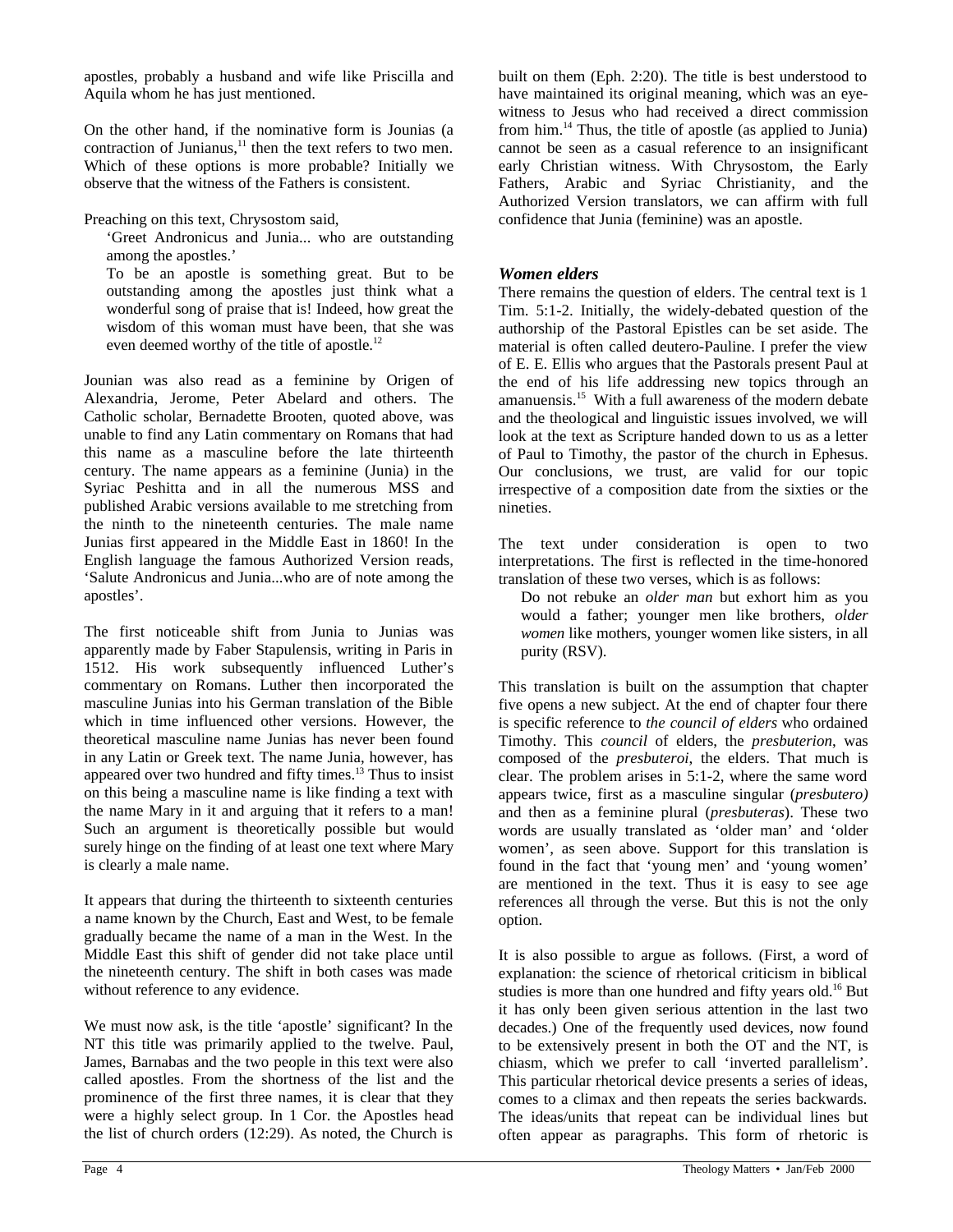common in both Greek and Hebrew literature. It is so extensive in the NT that Johanna Dewey has observed, 'The question has now become, where is it not found?'<sup>17</sup>

In regard to our text, if we observe the larger section in which 5:1-2 appears, the following outline emerges:

- 1. These instructions (as a minister) 4:6-11
	- 2. Timothy and the Elders (and the young) 4:12-5:2 3. Older widows (and the young) 5:3-16
	- 4. Timothy and the Elders 5:17-20
- 5. These rules (in regard to ordination) 5:21-22

Numbers l and 5 discuss 'instructions as a minister' and 'rules as regards ordination'. They form a pair. Paragraphs 2 and 4 form a second pair and are on the topic of 'Timothy and the Elders'. The widows form paragraph 3 in the centre. The entire passage discusses *ministry*. With this very simple outline in mind, a closer look at each paragraph is necessary. We will examine each of the 'pairs' of paragraphs. Paragraphs 1 and 5 will be examined and compared first. We will then skip briefly to the centre in paragraph 3 and finally observe the thrust of paragraphs 4 and 2 where our text is located.

#### 1. *The outside pair* (1 and 5)

The first paragraph (4:6-11) opens with, 'If you put these *instructions* before the brethren you will be a good *diakonos/minister* of Jesus Christ'. This section most naturally ends with the words '*Command and teach* these things'(v 11). Paragraph  $5$  (5:21-22) is clearly parallel to this opening section. It charges Timothy to 'keep these *rules*' (v 21) and to 'not be hasty in the laying on of hands' (v 22). So the topic of '*rules* which relate to *ministry*' is again in focus.

#### 2. *The centre* (3)

The centre section (5:3-16) opens and closes with references to 'real widows' (vv 3, 5, 16) and their *enrolment* (v 9). In between Paul describes *young widows* who should *not* be enrolled (vv 11-15).

#### 3. *The second pair* (4 and 2)

We saw how the topic discussed in the opening paragraph reappeared in the fifth paragraph. The crucial question is, are paragraphs 2  $(4:12-5:2)$  and 4  $(5:17-20)$  intentionally composed as a pair? I am convinced that they are.

First observe paragraph 4, which is clearly discussing elders who are officials in the ministry of the Church, *not* old men. The material breaks into two sections, vv 17-18 and vv 19-20. The first two verses discuss the 'good elders' who are ruling well, busy at preaching and teaching and should be paid for their efforts. In vv 19-20 Timothy is advised about dealing with 'troublesome elders'.

We turn finally to paragraph 2 (4:12-5:2) where *presbuteroi* are also discussed. The early Greek paragraph divisions (*kefalaia*) left 5:1-2 standing alone. The Fathers

who made these divisions were honest enough not to relate these verses to what followed. Did they have a hidden agenda when they chose not to attach them to the previous paragraph?

Against the *kefalaia*, Archbishop Langton's thirteenth century chapter divisions (now in use), attach these verses to the discussion of widows which follow. But those instructions regarding widows have no mention of the *presbuteroi*. Is it not more appropriate to see 5:1-2 as a part of the previous paragraph which does mention *presbuteroi*? I am convinced that it is. Did Langton share the hidden agenda mentioned above?

We will examine 4:12-5:2 as a unit which focuses on Timothy and the *presbuteroi*.

Once again the *presbuteroi* are of two kinds. Paul first mentions the elders who have ordained Timothy (4:12- 16). Granted, these verses focus on Timothy's duties as a leader of worship; but the context is that of Timothy's ordination by elders who are not criticized. He then discusses the *difficult* elders (5:1-2). These are obviously people whom Timothy is sorely tempted to attack. He is told, 'Don't do it'. Treat the *presbutero* like a father, he is advised, and the *presbuteras* (plural) like mothers. Thus the two topics of 'helpful elders' and 'difficult elders' appear in both paragraph 4 (4:17-20) and paragraph 2 (4:12-5:2). In each case the good elders are mentioned first and the difficult elders second. Thus paragraphs 2 and 4 can be seen as parallel discussions of *ministry*. If this is true, then the *presbuteras* in 5:2 are women elders ordained and engaged in ministry in Timothy's congregation. The NRSV places 'or an elder, or a *presbyter*' as a marginal note to *presbutero* in 5:1 but curiously not to *presbuteras* in 5:2. In regard to 5:1-2, Leonard Swidler, professor of Catholic Studies at Temple University (USA), writes,

...in [1 Timothy] 5:1-2 the words *presbytero* and *presbyteras* are usually translated as 'an older man' and 'older women', but in this context of discussion of the various 'officers' of the church, a perfectly proper translation—which, if not more likely, is at least possible—would be 'male presbyter' and 'woman presbyters'.<sup>18</sup>

What then can be said about the references to youth in 5:1-2? Aside from 5:1-2 under discussion, twice in the larger passage we have observed references to *youth* in texts that also discuss formal ministries (4:12-16 and 5:9- 16).The same phenomenon occurs in l Pet. 5:1-5. The two cases in 5:1and 5:2 fit easily into this pattern.

In summary, the NT has clear cases of women disciples, teachers, prophets and deacons/ministers. We have near certitude in perceiving Junia to be a female apostle. It is possible to see female elders in 1 Tim. 5:2. Thus women appear on nearly all, if not all, levels of leadership in the NT Church.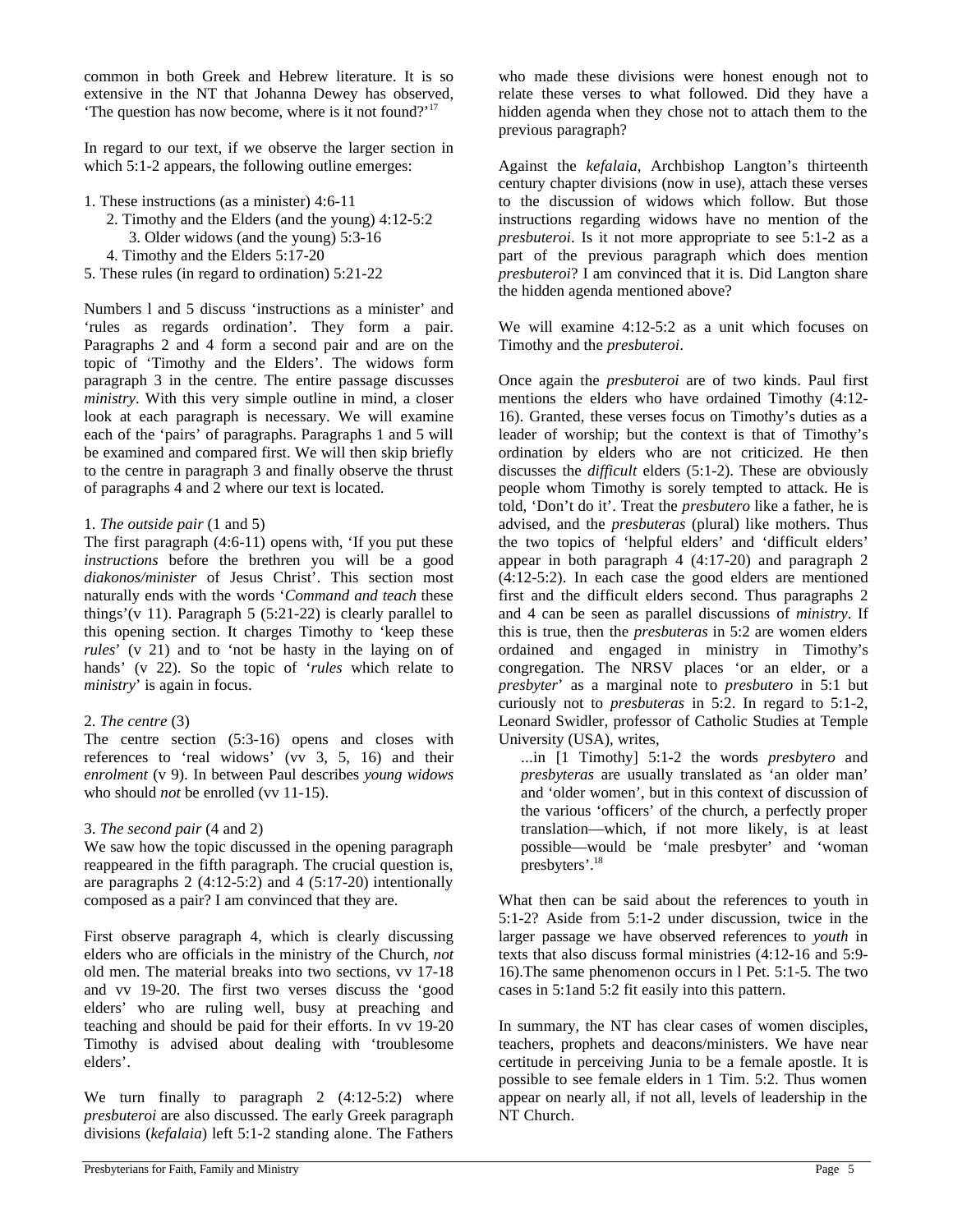# **Negative attitudes**

On the negative side are two critical texts. The first of these is 1 Cor.14:33-36 which tells the women to be silent in church. The second is 1 Tim. 2:11-15 which adds that they must not teach or 'have authority' over men. These two texts seem to affirm the exact opposite of all that we have thus far observed. Faced with both the positives and the negatives, at least five alternatives are available to the reader of the NT.

- 1. Dismiss the biblical witness as contradictory and thus irrelevant.
- 2. Take the texts that say 'yes' to women as normative and ignore the others.
- 3. Focus on 1 Cor. 14 and 1 Tim. 2 and overlook the women disciples, teachers, deacons/ministers, prophets, and woman apostle.
- 4. Conclude that the NT is at loggerheads with itself and that the Church can only choose one biblical view against the other.
- 5. Look once more at the negative texts to see if their historical settings allow for more unity in the outlook of the NT than we have suspected.

To borrow a phrase, we will proceed to 'have a go' at alternative five. What can be said about 1 Cor. 14:33-36 and 1 Tim 2:11-15?

I have argued elsewhere that 1 Cor. 11-14 is a single essay.<sup>19</sup> In these chapters Paul's outline is organized using the same inverted parallelism already noted in 1 Tim. The themes are as follows:

| 1. Disorders in worship:           | a. Dress of women/men                                 |  |
|------------------------------------|-------------------------------------------------------|--|
|                                    | prophets $(11:2-16)$                                  |  |
|                                    | b. Disorders in the Eucharist                         |  |
|                                    | $(11:17-34)$                                          |  |
| 2. The spiritual gifts (ch. 12)    |                                                       |  |
| 3. Love (ch. 13)                   |                                                       |  |
| 4. The spiritual gifts $(14:1-25)$ |                                                       |  |
|                                    | 5. Disorders in worship: a. Prophets all talk at once |  |
|                                    | $(14:26-33a)$                                         |  |
|                                    | b. Women talk in church                               |  |
|                                    | $(14:33b-36)$                                         |  |
|                                    |                                                       |  |

Disorders in worship open and close this four-chapter section of the epistle. The placing of the two discussions of spiritual gifts creates a second set of parallels. The chapter on love (ch. 13) forms a powerful climax in the centre. Thus, as noted, chapters 11-14 form a single unit. Our interest focuses on the discussions regarding women in the Church that open and close this four-chapter unit.

In 11:4-5 the men *and the women* are prophesying. Thus the reader knows that the prophets who interrupt one another in chapter 14 are comprised of *both* men and women. So when the women in 14:34-35 are told to be silent and listen to the prophets, it is clear that *some of those prophets are women.* 

Also relevant is the fact that 14:26-36 lists three groups of people who are disturbing the worship. These are as follows:

- 1. The *prophets* are told: Don't all talk at once. *Be silent* in the church.
- 2. The *speakers in tongues* are told: If there is no interpreter, *be silent* in the church.
- 3. Married women with Christian husbands (who attend) are told:

Don't ask questions during the worship and don't chat.

Ask your husbands at home and *be silent* in the church.

Each of these groups is told to be silent when it disturbs worship. Paul is not issuing a command for perpetual prophetic silence! In like manner when they disrupt public worship the women are asked to be quiet. Thus Paul is saying to the women:

'Women, please keep silent in worship and listen to the female and male prophets. Don't interrupt them with questions, and don't talk/chat in church. If you can't understand what is being said, ask your husbands at home. They understand more Greek than you do and will be able to explain things to you.'

The scene is easy to reconstruct. Corinth was a tough immoral town. Transportation workers, porters and metal workers made up a significant portion of the population. It is easy to assume that the inhabitants came from different places and spoke different languages. Their common language was Greek. The men were naturally 'out and about' more than the women and thus were more likely to be at ease in that common language. It follows that in church the women could perhaps not easily follow what was being said and so would begin to ask questions or lose interest and start 'chatting'.

A documented case of this phenomenon is recorded in a sermon of John Chrysostom, preached in the cathedral of Antioch in the latter part of the fourth century. Stenographers recorded Chrysostom as follows:

Text: And if they (the women) will learn anything, let them ask their husbands at home.

Chrysostom: Then indeed the women, from such teaching keep silence; but now there is apt to be great noise among them, much clamour and talking, and nowhere so much as in this place (the cathedral). They may all be seen here talking more than in the market, or at the bath. For, as if they came hither for recreation, they are all engaged in conversing upon unprofitable subjects. Thus all is confusion, and they seem not to understand, that unless they are quiet, they cannot learn anything that is useful. For when our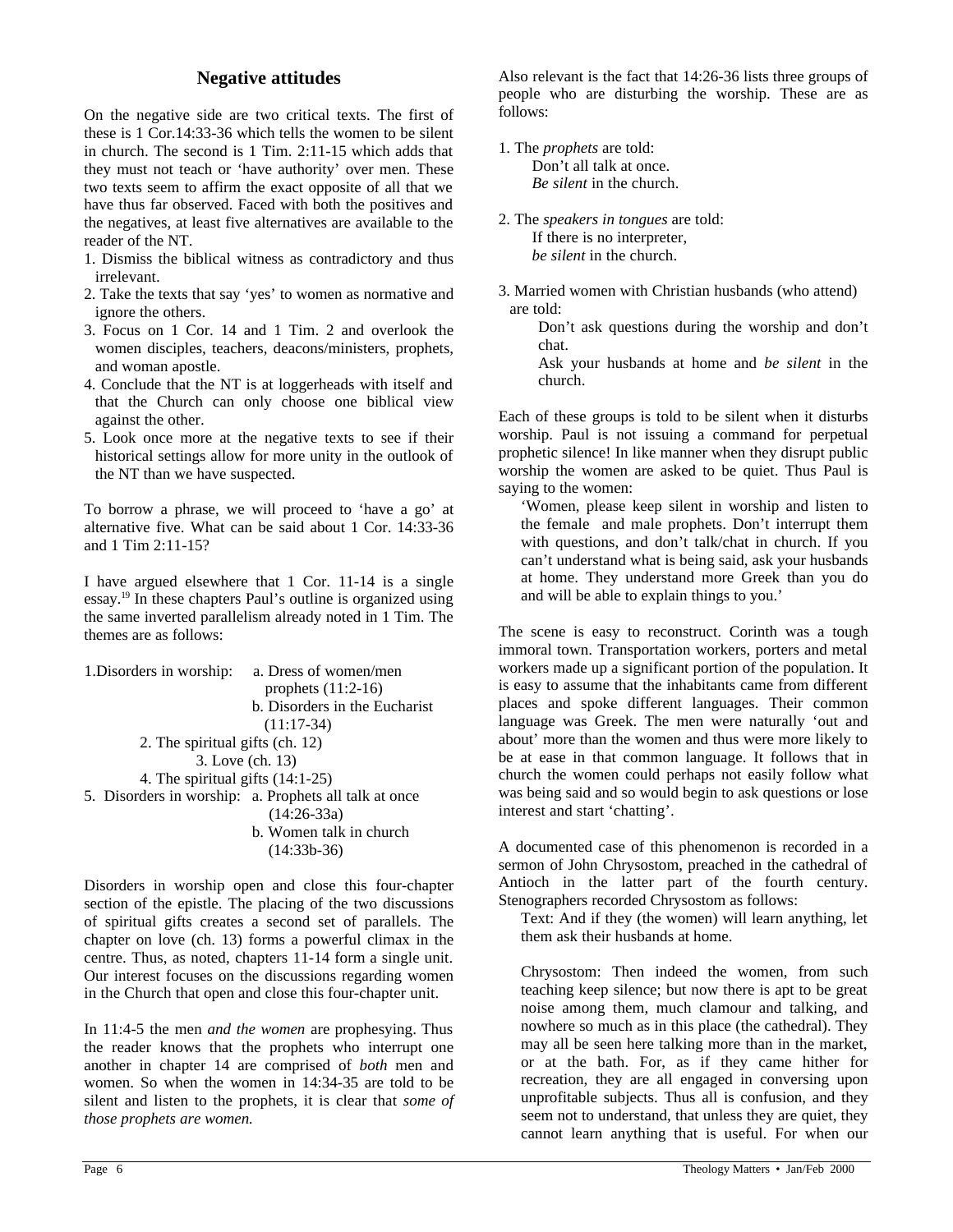discourse strains against the talking, and no one minds what is said, what good can it do to them?<sup>20</sup>

If this was the scene in the cathedral of the great city of Antioch in the fourth century, what can we imagine for Corinth in the days of Paul? Corinth was, no doubt, even more disorderly. (The present writer has personally experienced Chrysostom's predicament in isolated middle-eastern village churches!) The women of Corinth were told (when they disrupted worship) to be silent. Paul assumed that the readers remembered the women prophets of 11:5 when he wrote 14:35-36. He then reinforced the unity of this four chapter essay with a brief summary. It reads as follows:

1. If anyone thinks that he is a *prophet* (ch 11)

2. or *spiritual* (ch 12)

3. He should acknowledge that what I am writing to you is a *command of the Lord* (ch 13). If anyone does not recognize this, he is not recognized.

4. So, my brethren, Earnestly desire to *prophesy* and do not forbid *speaking in tongues* (14:1-25).

5. But all things should be done in decency and in order  $(26-36)$ .

If these four verses are (as we suggest) a summary of the entire essay, then the *command of the Lord* referred to in paragraph 3 is the command to 'love one another', which is definitively explained in ch. 13. If however, 14:34-40 is only read in a linear fashion, then the 'command of the Lord' becomes the command to tell the women to be silent in church, not the love command. If then the link with ch. 11 is forgotten, the women prophets are forgotten. Together these two misunderstandings of the text can and have been shaped by some into a club with which to threaten women into silence in the name of 'the command of the Lord'. More recently they have been used by many to attack the integrity of the Apostle Paul. Paul's intent is simply to solve a problem strikingly similar to Chrysostom's difficulties with the chatting women of Antioch.

Finally then, what is to be done with the *crux interpretum* of 1 Tim 2:11-15? As discussed above, whether l Tim. is history from the sixties or carefully written theological drama from the nineties, the Church was still in existence in Ephesus at the end of the first century and the temple of Artemis was also intact and functioning. I am myself convinced of the earlier date, but the following suggestions can, we trust, help clarify the text as Scripture in either case. What then can be said?

First the author speaks to Timothy as a young man and calls him 'my son'. Secondly, Timothy is ill with stomach problems and other 'frequent ailments' (4:23). Thirdly, he is apparently under stress and wants to leave because now, for the second time, Paul urges him to stay (1:3). Finally, some form of a gnostic heresy has broken out in the Church. Chapter 4:1-3 offers details. The author warns against those who 'forbid marriage and enjoin abstinence from foods'. For these heretics the body was evil. Obviously someone was pressuring the Church in these directions. Who then was teaching such things?

We can only speculate, but there are a few helpful historical hints. In the early forms of gnosticism known to us, women teachers played prominent roles. Simon Magus is accused by Justin and Eusebius of having had a consort called Helena who was a prostitute from Tyre. She was called *ennois* (divine intelligence). The gnostic document, *The Acts of Paul*, adds a consort called Thekla to Paul. Montanus had Prisca and Maximilla as his female prophetesses. In 2 Timothy 3 the author sharply criticizes men but also mentions 'weak women who are swayed by various impulses and who will listen to anybody'. In 1 Tim. 5:15 the author specifically mentions 'women...who have already strayed after Satan'. To this another dimension must be added.

The great temple of Artemis in Ephesus was one of the seven wonders of the ancient world. The roof was supported by 127 columns that were 65 feet high (roughly seven storeys). The building was 221 feet wide and 425 feet long. Within the temple as an institution, women exercised power on two levels. First, the temple was controlled by a group of virgins and castrated men. The latter were called *Magabizes*. Then second, under their control were thousands of female priestess-slaves called *hierodules.* There is specific evidence for priestesses, receptionists, supervisors, drummers, bearers of the sceptre, cleaners, acrobats, flute players and bankers. The economy of the town and province was profoundly linked to the temple as an institution (cf. Acts 19:23-29). The entire town set aside one month a year for ceremonies games and festivals connected to the cult. $^{21}$  The focus of all of this was Artemis, a female goddess with rows of multiple breasts. Thus the Ephesians lived in a city and district where the huge seven-storey high temple, a wonder of the world, dominated the skyline. As an institution it was naturally a powerful force in all aspects of their lives. The focus of all this was a goddess whose worship was controlled by virgins who shared leadership with males only if they were castrated.

In such an atmosphere, what kind of female-male relations would have developed? What possibility would any male religious leadership have had for a sense of dignity and self-respect? What kind of female attitudes would have prevailed in such a city? How easy would it have been for the values of the society to have penetrated the Church? Castration being the ultimate violence against the male, would not anti-male sexism in various forms have been inevitable?.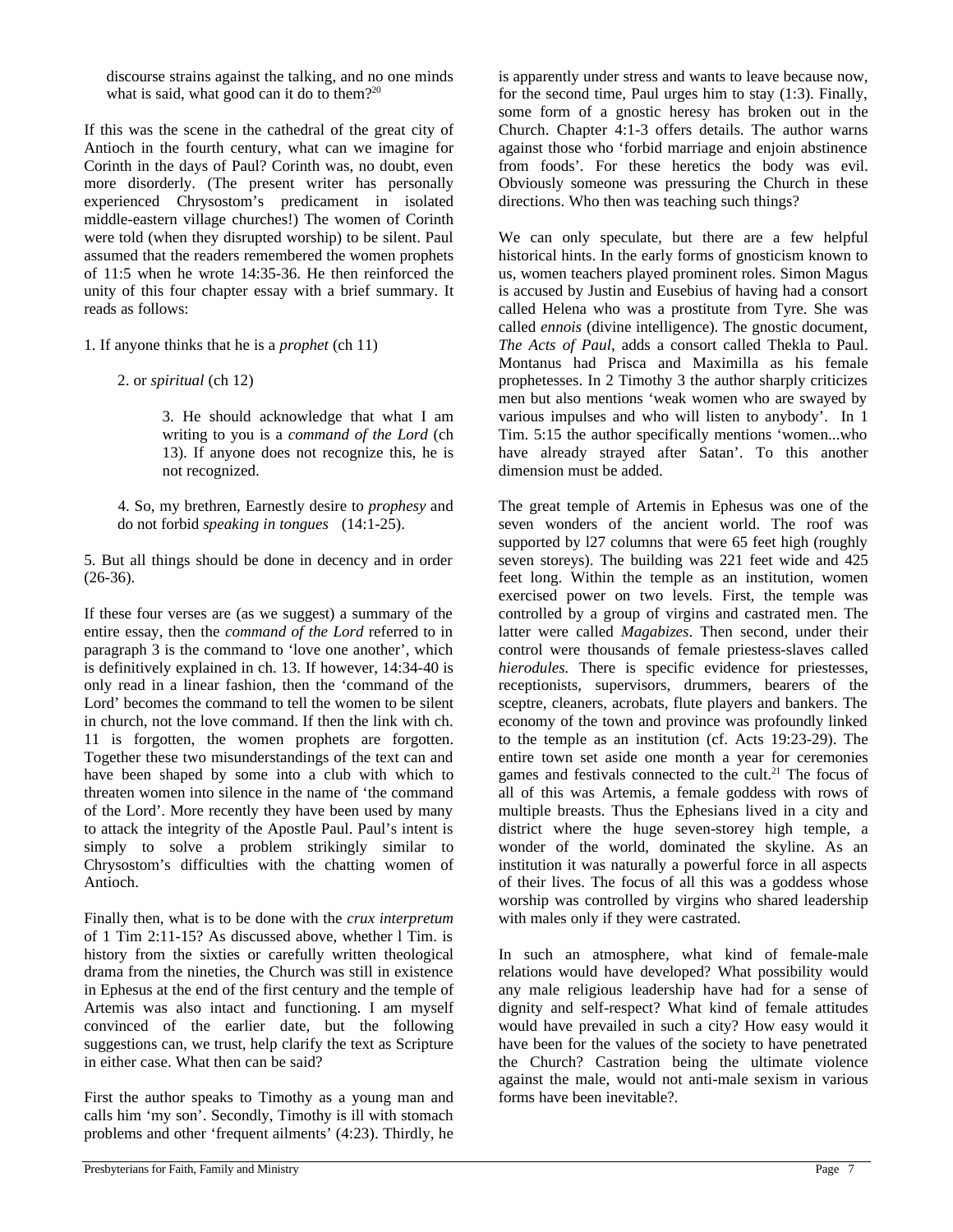No church is ever totally isolated from the sins of its culture. It does not take too much imagination to fill in the spaces between the lines of l Tim. and surmise what may have prompted Timothy's desire to leave. It is easy to assume that a group of women had asserted enough power to gain adherents to their heretical views. As noted, avoidance of marriage (and child bearing), along with abstinence from foods, appear to have been a part of the package which was damaging the social and theological foundations of the Church. As 2:12 makes clear (see below), these same women were brutalizing the men in the process.

Timothy was young, sick, depressed and male. He could not manage. Paul, or Paul through an amanuensis, or a student of Paul in Paul's name, was informed that things were going very badly in Ephesus. He wrote this stinging reply hoping to save the Church. With this as a possible scenario, we must examine the text itself. Each section requires scrutiny.

Paul writes, 'Let a woman learn in quietness with all submissiveness'. He opens with a command, 'Let a woman learn....' Judith Hauptmann, in an essay on 'Image of Women in the Talmud', notes Rabbi Eliezer's view that it is better to burn the words of the Torah than to give them to women.<sup>22</sup> By contrast, other Talmudic texts make clear that some women *were* exposed to Torah and Talmud. However there is no command that they should learn. That was for the men. The general view was that the woman's task was to keep the house and free the men to study the tradition.<sup>23</sup> At least from the second century AD each male worshipper offered daily thanks to God for not having made him a woman. Greeks expressed similar views. $24$  Misogyny was also a part of Roman society. Indeed it was a part of the times. Against this background Paul gives a clear directive that a Christian woman must *learn* the faith. He is obviously referring to women who need instruction. He does not say, 'Dismiss them from the classroom', or 'They are not capable of understanding'. Rather he commands, 'Let a woman learn!'

Secondly, we have traditionally translated the full command, 'Let a woman learn *in silence'*. The Greek can also be translated, 'Let a woman learn in quietness', which is perhaps more appropriate to the tense situation in the church in Ephesus. Angry students forced into silence learn little. But an atmosphere of 'quietness' encourages study and fosters understanding. In regard to this text Chrysostom writes, 'He was speaking of quietness...'.<sup>25</sup> This legitimate translation option appears in a variety of Arabic versions for a thousand years. In 867 AD Bashir ibn al-Siri translated 'let a woman learn in *tranquility*' (*tata'allim fi sukun*).<sup>26</sup> *Sukun* is a rich Arabic word that means 'calm, tranquility, peace'.<sup>27</sup> This word brilliantly picks up the nuances of the total scene in Ephesus to which Paul was writing. As we will see below, these women had become counterproductively aggressive.

The author asks them to calm down and to pursue theological instruction in tranquility.

Thirdly, they are to submit; but to what? We are not told. Yet in the context of the extended discussion of 'sound doctrine' with which the epistle opens, the natural assumption is that the author intends them to submit to the orthodox teachings of the Church. Paul has instructed Timothy in 'sound doctrine' (1 Tim. 1:10) and here a wayward part of Timothy's parish is told to accept the authoritative nature of the theological instructions Timothy has received.

Paul continues with:

I permit no woman to teach, or to lord it over the men, for she is to be in quietness.

It is possible to hear this text contradicting all of the positives observed above. But Priscilla taught Apollos, and every reader of Luke 1:46-55 was instructed by Mary. The women prophets of Corinth (1 Cor 11:5) and Caesarea (Acts 21:9) edified the Church. Each section of this verse requires comment. The first line can be understood as follows:

I permit none of these theologically ignorant women (in Ephesus) to teach, because they have brought their syncretistic religious beliefs with them into the Church.

We are obliged to ask, were all of the women in Ephesus heretics? Certainly not. However Paul *cannot* expect the young Timothy to administer theological exams in the midst of a crisis! The Gordian knot must be cut or its rope will strangle all of them. Paul cuts it with 'I permit *no*  woman to teach!' *All* of them are asked to study the faith! Is this not an appropriate ruling, given the tensions of such circumstances?

The second line of this sentence illuminates the precise situation in Ephesus. The key word is *authenteo* (to lord it over) which appears only here in all of the NT. The noun form of this word (*authentes*) entered the Turkish language as *effendi*, the title for the Sultan with his life and death powers over the people of his empire. It is a very strong word and can also be translated 'to commit murder' or 'assert absolute sway'.<sup>28</sup> Marcus Barth translates it with the King James Version as 'usurp authority'.<sup>29</sup>

It is impossible to see this ruling as a general principle that everywhere governed the life of the NT Church. As a deacon/minister of the church in Cenchreae, Phoebe surely exercised *some* form of authority over men. Priscilla had theological authority over her student Apollos. The women prophets naturally carried the authority which their message gave them. Lydia is prominent in the founding of the church in Philippi. The weight which Mary the mother of Jesus carried in the Early Church is unknown, but it is impossible to imagine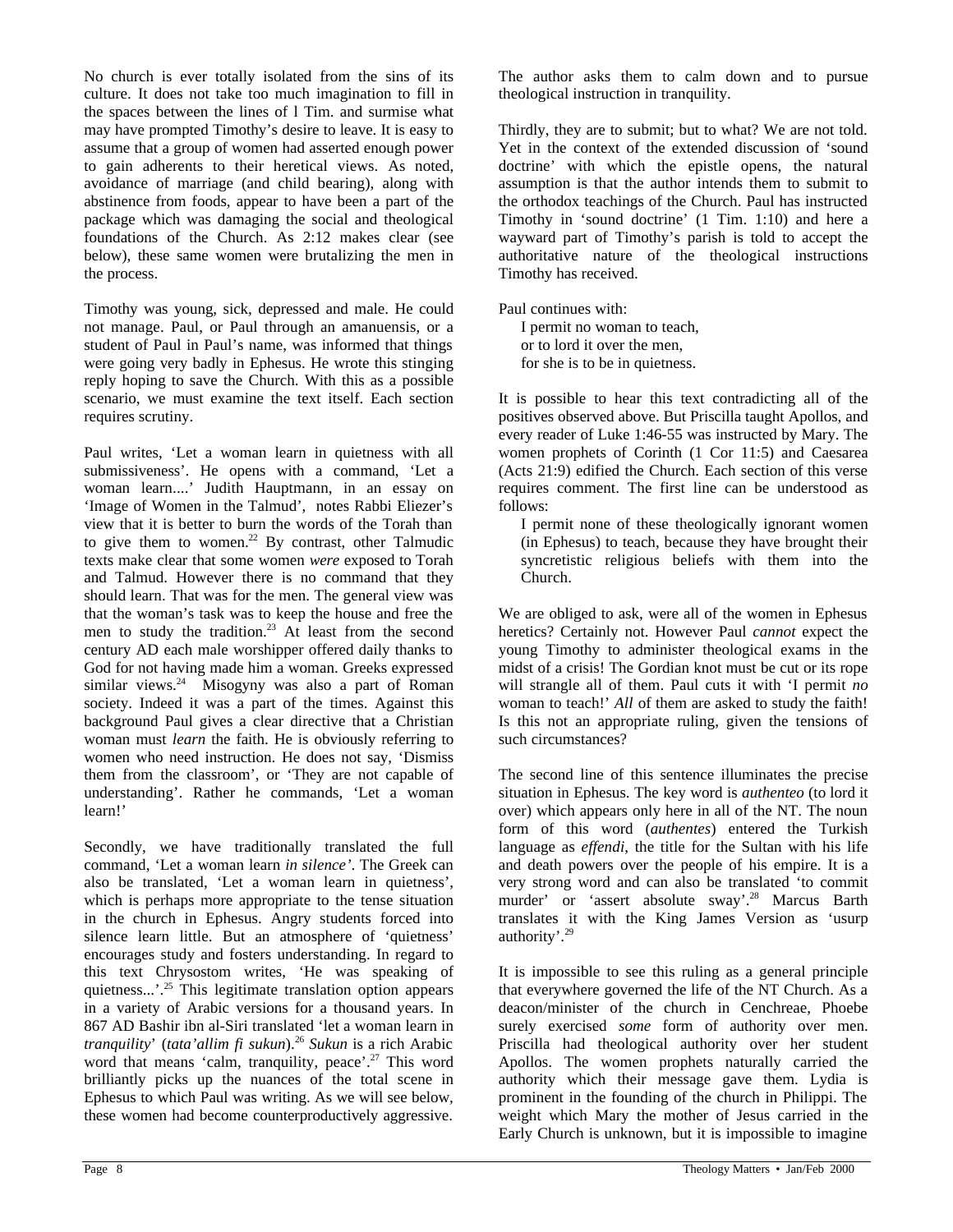that she had none! Older women in middle-eastern society are generally powerful figures. Are we to imagine that the Apostles totally disregarded her views? Did the one who 'kept all things in her heart' have no opinions on any aspect of the faith and life of the Church? So what is intended here?

I would submit that the overtones of this rare, very strong word, make clear the author's meaning. In Ephesus some women had acquired absolute authority over the men in the church and were verbally (and perhaps theologically) brutalizing them. Paul calls for a halt to this dehumanizing attack. Again our centuries-long middleeastern exegetical tradition is instructive. The Peshitta Syriac (fourth century) translates with *mamraha*. The root of this word has to do with insolence and bullying. The early Arabic versions, translated from Greek, Syriac and Coptic, read either *'yata'amaru'* (to plot; to be domineering; to act as 'lord and master'; to be imperious<sup>30</sup>) or '*yajtariu'* (to be insolent). The last two centuries have preferred '*yatasallat'* (to hold absolute sway). Thus middle-eastern Christianity at least from the third century onward has always remembered that something dark and sub-Christian was involved.

As noted, the male leadership in the local temple was castrated. The author of 1 Tim. was perhaps saying to the Ephesian Christians, 'There is no place for any carry-over of these Ephesian attitudes into the fellowship of faith in Jesus Christ as Lord of women and men'. An expanded and interpreted translation of the intent of this verse might be:

I do not allow these ignorant women to batter the men. They are to stop shouting and calm down.

Two wrongs do not make a right. The great standard set in Gal. 3:28 affirms that 'in Christ...there is no longer male and female' (NRSV). Progress towards that goal of full equality cannot be made if either gender is asserting de-humanizing power over the other. In Galatians Paul is very harsh with male heretics. Here he deals with female destroyers of the faith. It is only fair to observe that in some places in the English-speaking world today, antimale sexism is sufficiently intense that men find themselves intimidated with leadership opportunities denied them because they are male, and under constant hostile monitoring for any failures in rigid linguistic conformity. Biblical theology is under attack by radical feminists and in some quarters academic freedom is on the verge of being threatened. Neither gender is completely innocent of mistreating the other and if Paul's vision in Galatians is to be followed neither gender has the right to absolute control over the other. This text can be seen as relevant to a part of this collection of problems.

Verses 11-12 are as follows: 'For Adam was formed first, then Eve. And Adam was not deceived, but the woman was deceived and became a transgressor.' Difficulties continue: What is meant here? This text appears to be in direct clash with Gal. 3:28 on the one hand and Rom. 5

and 1 Cor. 15:21 22 on the other. Gal. 3:28 (as noted) says that in Christ there is no more 'male *and* female' (NRSV). Paul is quoting Gen. 1:27 and affirming that in Christ this order is no longer relevant.<sup>31</sup> Here, apparently it is significant. This is indeed a *crux interpretum*. Yet in this text Paul is angry and is surely not attempting to write a calm dispassionate essay that can be critically compared to what he wrote decades earlier in another time and to another situation.

Furthermore, we can observe at least one other occasion of stress where Paul affirmed opposing views on a single topic. In I Cor. 12:4-11 he carefully states that God gives *different* gifts to different people as *he* wills! Then returning in ch. 14 to the subject of the spiritual gifts, and fully warmed to his subject, Paul blurts out, 'Now I want you all to speak in tongues!' (14:5).

In this latter text it appears that all must have *one* gift (tongues) which all are free to choose as the right gift for themselves! In this second statement Paul appears to affirm the exact opposite of what he has just said in 12:4- 11! However, in our middle-eastern culture, people are expected to become emotional over the things they care about. When they do, they are permitted to make their point by exaggeration. No one presses the logic of these exaggerations. This rhetorical style may well be the key to 1 Cor. 12 and 14. It may also assist us with the text before us.

The second problem is as follows: In Romans Paul says, 'Sin came into the world through *one man'*. The same idea appears in 1 Cor. 15:21-22 which reads, 'by a man came death ....' But here, as in Ben Sirach (25:24), Eve is blamed for everything! If someone in the Pauline theological circle rather than Paul is the author, the problem remains. What can be said?

Chrysostom is again helpful. He makes a connection between Romans 5 and this text. He writes,

After the example of Adam's *transgression*... so here the female sex *transgressed,* not the male. As all *men* died through one (Adam) because that one sinned, so the whole *female* race transgressed because the woman was in the transgression.<sup>32</sup>

Building on Chrysostom's insight, the following is a possible reconstruction of the situation in Ephesus. It is generally assumed that Paul wrote 1 Corinthians while resident in Ephesus. As noted, 1 Corinthians, like Romans, affirms '...in Adam all die.' There can be little doubt that Paul's second-Adam theology, set forth in 1 Cor. 15:42-50, was also proclaimed by Paul in the city of Ephesus. If any first century person was so inclined, Paul's views set forth in Rom. 5 and 1 Cor. 15 *could* have been understood as *very* bad news for men. In Rom. 5:12 the reader is told 'Sin came into the world through *one man*....' In vv 13-19 which follow, there is a total of eight further references to that *one man's sin*!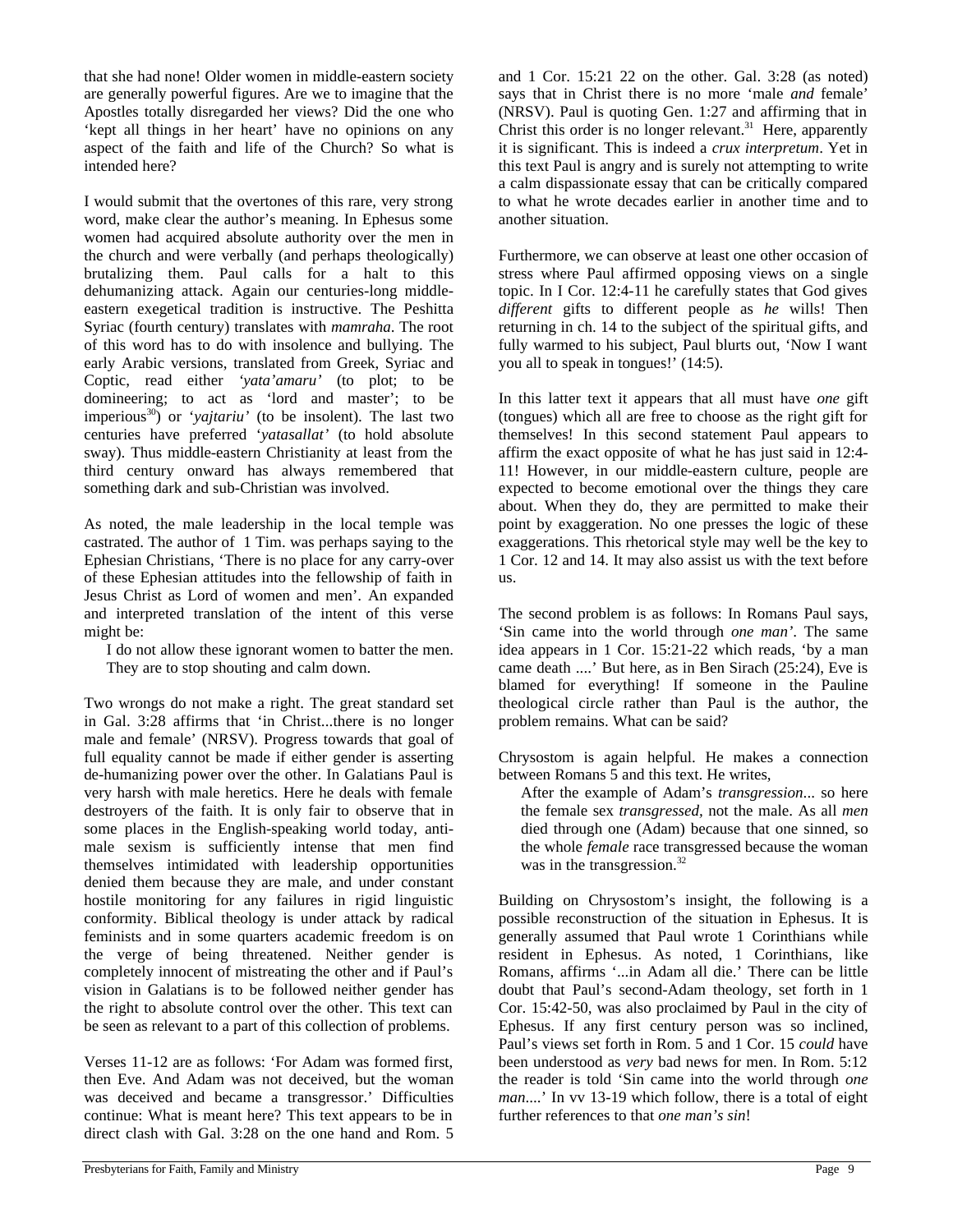On the basis of these texts, it is theoretically possible to accuse Paul of harbouring bitter anti-male biases! Trespass (*parabasis*) is the key problem and one man is held responsible for *all* of it. The question is not, what did Paul mean? Rather we would ask, could anti-male women have used such ideas for their own purposes? Obviously, they could have.

Thus perhaps some theologically illiterate women in Ephesus had been exposed to Paul's views in some form and had concluded that *men* had polluted the earth with their sin. Therefore the more innocent women must push them aside. The author of 1 Tim. may be responding by taking up the story of Genesis with a bold statement, '*Eve was a transgressor*!' meaning, she *also* is to be blamed, not only Adam. Chrysostom seems to have understood our text as the other side of the coin to Paul's first-Adam/second-Adam theology. Chrysostom's views turn the text into a thoughtful response to what appears to have been a critical misunderstanding.

The last section of the text is as follows:

...and she will prosper (*sozo*) through bearing children if *they* continue in faith and love and holiness and good judgment.

There are two attractive ways to understand this text. The first is to take 'the childbearing' as meaning one specific occurrence of childbearing, namely the birth of Jesus. In this case the text would need to be translated 'and she will be saved through the birth of the child.' The intent of the text would then be:

How can these heretics teach women not to bear children when God entered history to *save through childbearing!* 

However, many interpreters argue from internal evidence that here the definite article refers to childbearing in general. If this be true, there is a second possible way to understand the text.

The verb *sozo* (save?), which is at the heart of this text, has a variety of meanings. In this same chapter Paul affirms that we are *saved* (*sozo*) through Jesus Christ 'who gave himself a ransom for all' (2:6). The reader is told that salvation is through the cross of Christ. Are we then to understand him, ten verses later, to say, 'Well, actually for women there is a second way to be saved, have a baby!'? This cannot be the intent of the author. A solution to this problem is available when we observe that *sozo* can refer to salvation, but it can also mean 'good health' and occasionally has a more general sense of 'to prosper'. <sup>33</sup> As noted, someone in the church in Ephesus was teaching the women that they should not get married, and thus naturally, not have children. Paul counters with:

Childbearing is not an evil act! It is an act blessed by God. A woman can *prosper* through childbearing, if *they*, (the husband and the wife) continue in faith and love and holiness with good judgment.

The text shifts from a singular 'she' to a plural 'they'. This plural is best understood to refer to the husband and wife and not to women in general. Children can be a blessing to the family. But if faith, love, holiness and good judgment (*sofrosune*<sup>34</sup> are missing, the family will not necessarily prosper by having children.

In conclusion, when history is taken seriously, 1 Cor. 14:34-35 and 1 Tim. 2:11-15 tell women to be silent when they disrupt public worship and when they teach heresy. Special problems in Corinth and Ephesus were dealt with firmly for the sake of the upbuilding of the body of Christ in those places. I submit that these admonitions can be understood to be in harmony with the clear affirmations of the presence of women as disciples, teachers, prophets, deacons, (one) apostle, along with the possibility of women elders.

In this manner all the NT texts considered can be seen as supportive of the great vision in Gal. 3:28 where 'in Christ...there is no longer male and female for all of you are one in Christ Jesus.'

- $\overline{\phantom{a}}$ 1. J. A. Fitzmeyere, The Gospel According to Luke (X-XXIV), Doubleday, New York 1985, p 894; cf LXX Gen 43:34 Deut 18:8.
- 2. W. Bauer, *A Greek-English Lexicon of the New Testament*, tr. and adapted by W. F. Arndt, F. W. Gingrich and F. W. Danker, U. of Chicago Press 1979 (cited hereafter as BAGD) pp 184 f.
- 3. M. Jastrow, *A Dictionary of the Targumim, the Talmud Babli and Yerushalmi, and the Midrashic Literature,* Padres, New York 1950, p 1602.
- 4. J. Calvin, *The Epistles of Paul the Apostle to the Romans and to the Thessalonians*, tr. R. Mackenzie, Eerdmans, Grand Rapids 1976, p 320.
- 5. C. E. B. Cranfield, *Romans A Shorter Commentary*, Eerdmans, Grand Rapids 1985, p 374.
- 6. J. D. G. Dunn, Romans, vol. II, Word Publishers, Waco 1990, pp 886f.
- 7. H. G. Liddell, and R. Scott, *A Greek-English Lexicon*, New Edition revised by H. S. Jones and R. McKenzie, Oxford U. Press, Oxford 1966, c. 1940, (cited as: L. & S.) p. 1526.
- 8. Dunn, op cit., pp 888f.
- 9. M. D. Gibson, ed., *An Arabic Version of the Epistle of St. Paul to the Romans, Corinthians, Galatians with part of the Epistle to the Ephesians from a Ninth Century MS in the Convent of St. Catharine on Mount Sinai*, Studia Sinaitica No. II, Cambridge U. Press, London 1894, p. 35.
- 10. J. Chrysostom, *Homilies on Galatians, Ephesians, Philippians, Colossians, Thessalonians, Timothy, Titus, and Philemon,* vol. XII, *Nicene and Post-Nicene Fathers,* ed. Philip Schaff, Eerdmans, Grand Rapids 1979, p 441.
- 11. Dunn, op cit., p 894.
- 12. B. Brooten, "Junia...Outstanding among the Apostles" (Romans 16:7) in *Women Priests: A Catholic Commentary on the Vatican Declaration,* eds L. and A. Swidler, Paulist Press, New York 1977, p 141.
- 13. Dunn, op cit., p 167.
- 14. K. H. Ringsdorf, 'Apostols', *Theological Dictionary of the New Testament*, vol. 1, ed. G. Kittle, Eerdmans, Grand Rapids 1964, pp 422f. Dunn, op cit., pp 894f.